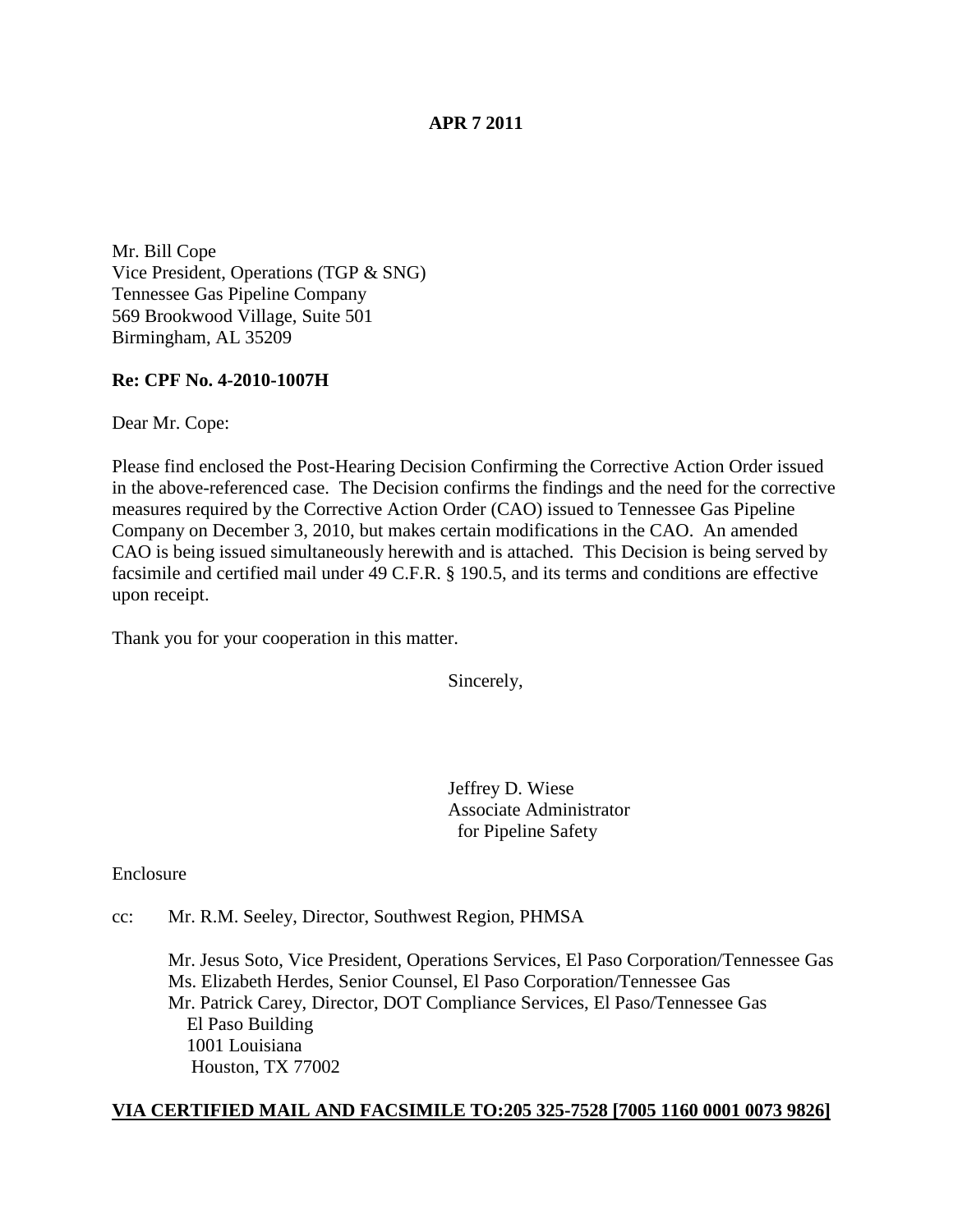## **U.S. DEPARTMENT OF TRANSPORTATION PIPELINE AND HAZARDOUS MATERIALS SAFETY ADMINISTRATION OFFICE OF PIPELINE SAFETY WASHINGTON, D.C. 20590**

 **)**

**)**

**In the Matter of )**

**Tennessee Gas Pipeline Company, ) CPF No. 4-2010-1007H**

**\_\_\_\_\_\_\_\_\_\_\_\_\_\_\_\_\_\_\_\_\_\_\_\_\_\_\_\_\_\_\_\_\_\_\_**

**\_\_\_\_\_\_\_\_\_\_\_\_\_\_\_\_\_\_\_\_\_\_\_\_\_\_\_\_\_\_\_\_\_\_\_ )**

**Respondent. )**

## **POST-HEARING DECISION CONTINUING CORRECTIVE ACTION ORDER**

On December 3, 2010, the Associate Administrator for Pipeline Safety, Pipeline and Hazardous Materials Safety Administration (PHMSA), Office of Pipeline Safety (OPS), issued a Corrective Action Order (CAO) under authority of 49 U.S.C. § 60112, finding that continued operation by Tennessee Gas Pipeline Company (TGP or Respondent)<sup>[1](#page-1-0)</sup> of certain segments of its TGP 100 Pipeline System from Texas to West Virginia would be hazardous to life, property, and the environment. The CAO made preliminary findings that these potential hazards arose from a November 30, 2010 failure of TGP's pipeline system and would continue unless certain corrective measures were taken. The CAO further found that failure to issue the CAO expeditiously would likely result in serious harm to life, property, or the environment.

## **Background**

The November 30, 2010 failure on TGP's 100-2 Line (Failure) resulted in the release of natural gas from a crack located on a wrinkle bend<sup>[2](#page-1-1)</sup> near MP  $40-2+1.39$  near Natchitoches, Louisiana. There were no fires, injuries, or explosions as a result of the Failure. Approximately 150 homes were evacuated as a precautionary measure. The release occurred on one of nine segments of the TGP 100 Pipeline System with wrinkle bends.

Following issuance of the CAO, by letter dated December 13, 2010, Respondent contested the CAO and requested a hearing, as provided under 49 C.F.R. § 190.233(c). On February 1, 2011, TGP submitted a "Statement of the Issues" (Response), objecting to the finding in the CAO that approximately 1,400 miles of its system, running from Texas to West Virginia, were deemed "hazardous" and included as part of the "Affected System" under the CAO.

<span id="page-1-0"></span> $\frac{1}{1}$  $<sup>1</sup>$  The CAO was issued to Tennessee Gas Pipeline Company, a subsidiary of El Paso Corporation, which operates</sup> approximately 42,000 miles of natural gas pipelines running from the Mexican border to Canada. *See*  http://www.elpaso.com/pipelines (last accessed March 30, 2011).

<span id="page-1-1"></span> $2^2$  A "wrinkle bend" is a construction technology or process of conforming pipe to topography by bending. The process was used predominately in construction into the early 1950's.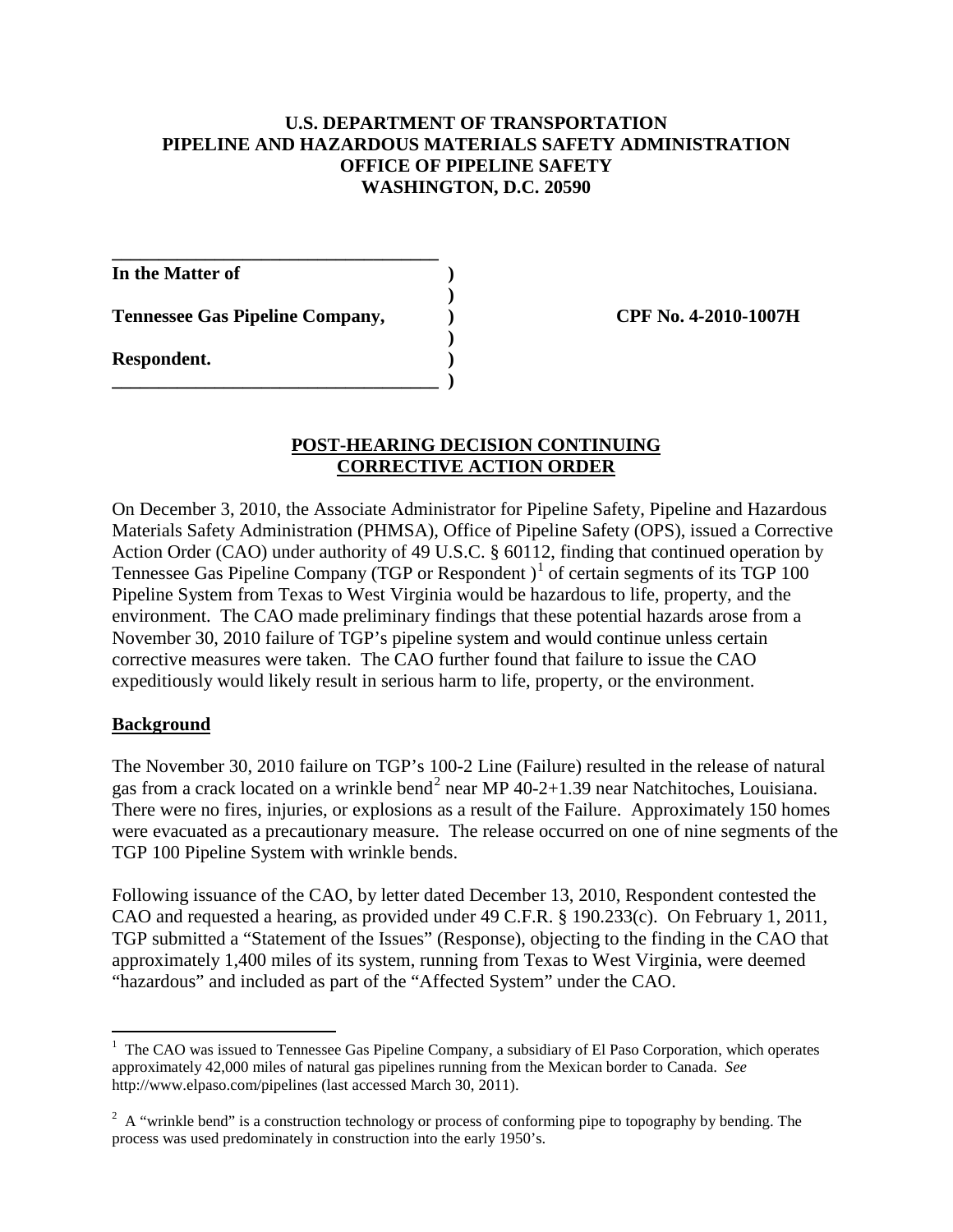A hearing was subsequently held on February 10, 2011, in Houston, Texas, with an attorney from the Office of Chief Counsel, PHMSA, presiding. At the hearing, Respondent and the Southwest Region, OPS, were represented by counsel and presented evidence in support of their respective positions regarding the validity of the issuance of the CAO.

At the hearing, TGP introduced a PowerPoint presentation and reiterated the arguments presented in its Response. After the hearing, Respondent provided additional written material for the record, by letter dated February18, 2011 (Closing).

# **I. Determination of Necessity for a Corrective Action Order**

The purpose of a hearing following the issuance of a CAO without prior notice is for the Associate Administrator, OPS, to "determine whether a compliance order should remain in effect or be rescinded or suspended...."<sup>[3](#page-2-0)</sup> In its Response and during the hearing, TGP argued a standard of review, asserting that PHMSA's position should not be given deference under *Chevron U.S.A., Inc. v. Natural Resources Defense Council, Inc.,* 467 U.S. 837 (1984). That argument, however, is not pertinent during an administrative proceeding. I have reviewed the CAO to determine the necessity for a CAO, in compliance with Section 60112 of Title 49, United States Code and 49 C.F.R. § 190.233.

The bases for determining whether a pipeline facility requires corrective action are specified in 49 U.S.C. § 60112 and 49 C.F.R. § 190.233. Under those provisions, the Associate Administrator may issue a CAO if, after reasonable notice and the opportunity for a hearing, he finds that a particular pipeline facility is or would be hazardous to life, property, or the environment. The terms of that Order may include the suspended or restricted use of that pipeline facility, physical inspection, testing, repair, replacement, or any other action as appropriate.

# **II. Scope of CAO**

In its Response and during the hearing, TGP argued that the CAO was overly broad because it found that the entire TGP 100 Pipeline System, referred to as the "Affected System," was "hazardous." To support its argument, Respondent relied on its review of CAOs issued in recent years, and proffered that they did not find any CAOs that covered an entire natural gas pipeline system. The company further asserted that the CAOs it had reviewed were generally limited in geographical area. To the extent that Respondent is arguing that PHMSA's previous CAOs create a limit that is not in the statute or regulations, this argument is rejected. 49 C.F.R. § 190.233(e) makes clear that I may consider four explicit factors, as well as other factors that I deem appropriate. The characteristics of the affected geographic area are but one consideration in finding a particular pipeline facility hazardous.

<span id="page-2-0"></span><sup>&</sup>lt;sup>2</sup><br>3  $3\,$  49 C.F.R. § 190.233(b).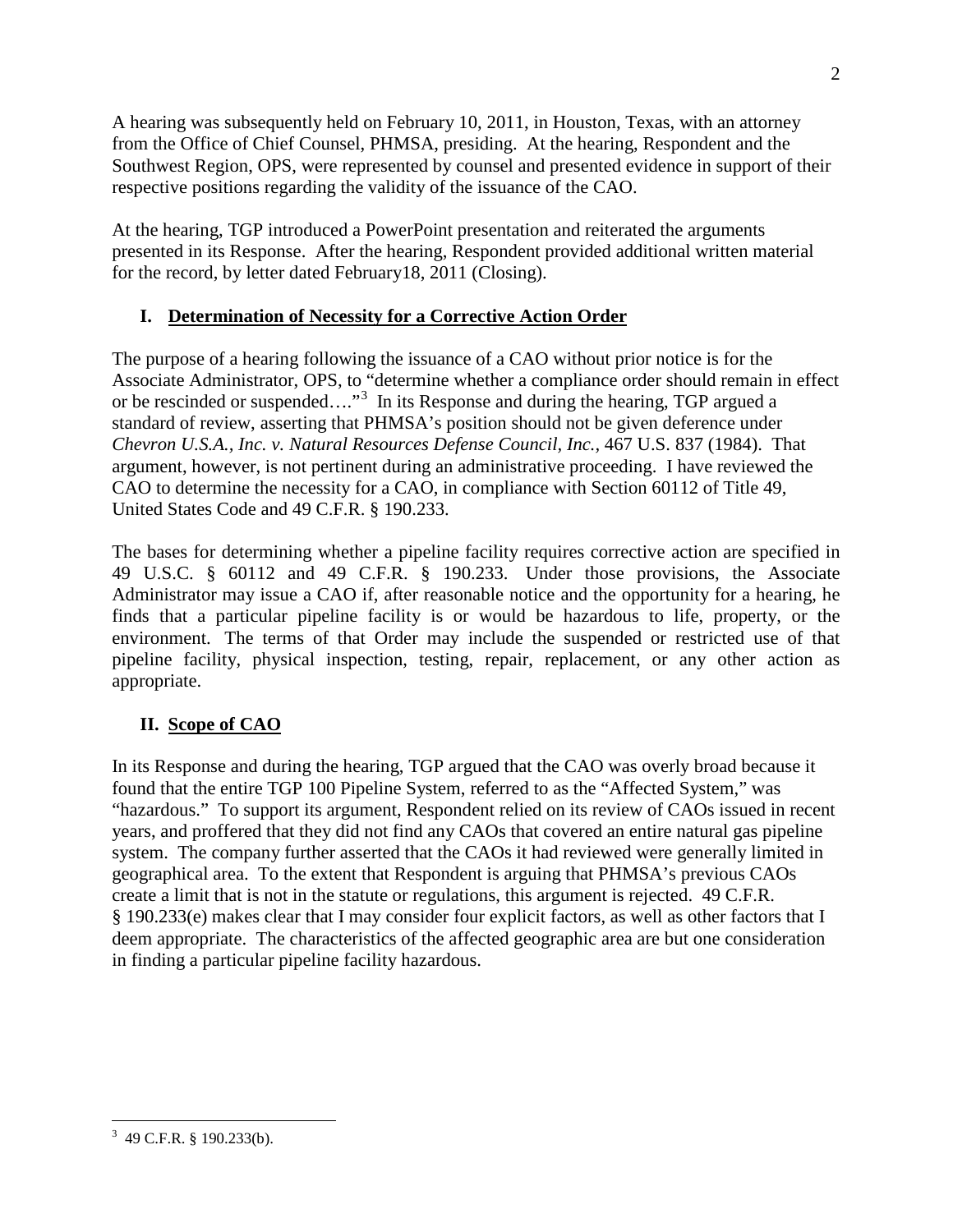#### **III.PHMSA's Hazard Finding**

Respondent contended that based on the factors outlined above, the CAO should be modified to define the "Affected System" as being that portion of "TGP's Line 100-2 between mainline valve (MLV) 40 to MLV 47," instead of the "TGP 100 Pipeline System from Texas to West Virginia."<sup>[4](#page-3-0)</sup>

In issuing the CAO, OPS found that the "continued operation of the Affected Pipeline Facility without corrective measures would be hazardous to life, property and the environment." More specifically, OPS "considered the age of the pipelines in the Affected System, the common method of construction, the circumstances surrounding the failure, the proximity of the Affected System to populated areas and public roadways, the hazardous nature of the product being transported, the pressure required for transporting the material, and the ongoing investigation to determine the cause of the failure."<sup>[5](#page-3-1)</sup> At the hearing, agency staff testified that PHMSA had considered multiple factors in issuing the order, including the age of the pipelines in the Affected System, their method of construction, the hazardous nature of the product transported, the pressure required for transporting the material, the uncertainties as to the cause of the Failure, and the proximity of the pipe to populated areas.

When the CAO was issued, the entire TPG System was believed to be sufficiently similar to Line 100-2 at the Failure site to warrant the determination of the scope of the hazard finding. The other pipelines of the Affected System were thought to be constructed during roughly the same period. Also, based on the evidence available at the time that the CAO was issued, it was believed that the other pipelines were likely to also contain wrinkle bends with integrity issues, as these types of bends were typically used during pipeline construction until about 1955.

Since the time the CAO was issued, , however, additional evidence has been presented regarding the characteristics of the TGP 100 Pipeline System and the Failure investigation. Respondent presented evidence of the approximate length of the entire pipeline system, the age of certain segments, and characteristics related to each segment. The Failure occurred in a pipeline that was 30 inches in diameter and originally installed in 1948. TGP's metallurgical analysis determined that the Failure occurred when tensile overload caused a 50-inch fracture in a wrinkle bend. The metallurgical analysis did not find any corrosion, stress corrosion cracking, or chemical or mechanical properties typical of wrinkle bend failures.

<span id="page-3-0"></span> <sup>4</sup> Respondent contends that the facts in this case suggest that the failure of this particular wrinkle bend was unique. TGP hired P.E. LaMoreaux & Associates, Inc. (PELA), a third-party contractor, to conduct a study of the local hydrogeologic conditions near the leak site. In conducting its study, PELA relied on the fact that several factors are present in a majority of all wrinkle bend failures: (1) the long seam of the pipe ran through the wrinkle bend and the wrinkle was in a sag bend; (2) corrosion at the wrinkle; (3) movement of the wrinkle bend due to soil disturbance; or (4) the presence of Hydrogen Induced Cracking on the inner diameter of the wrinkles. TGP presented evidence that PELA had not determined that any of these factors led to the failure of the wrinkle bend in this case. TGP further asserted that, even though the company did not know the root cause of the Failure, this incident was not sufficiently similar to other wrinkle bend incidents to justify a finding that its pipeline system was hazardous. *Closing,* p. 4. Respondent's argument is not persuasive. Using Respondent's logic, PHMSA would not be able to make a hazard finding in any situation where a failure had occurred but no root cause had yet been determined.

<span id="page-3-1"></span><sup>&</sup>lt;sup>5</sup> Respondent asserts that PHMSA made a determination that "any pipe segment that is constructed with a wrinkle bend must be 'hazardous'." Upon review of the CAO and the evidence presented, that argument is without merit.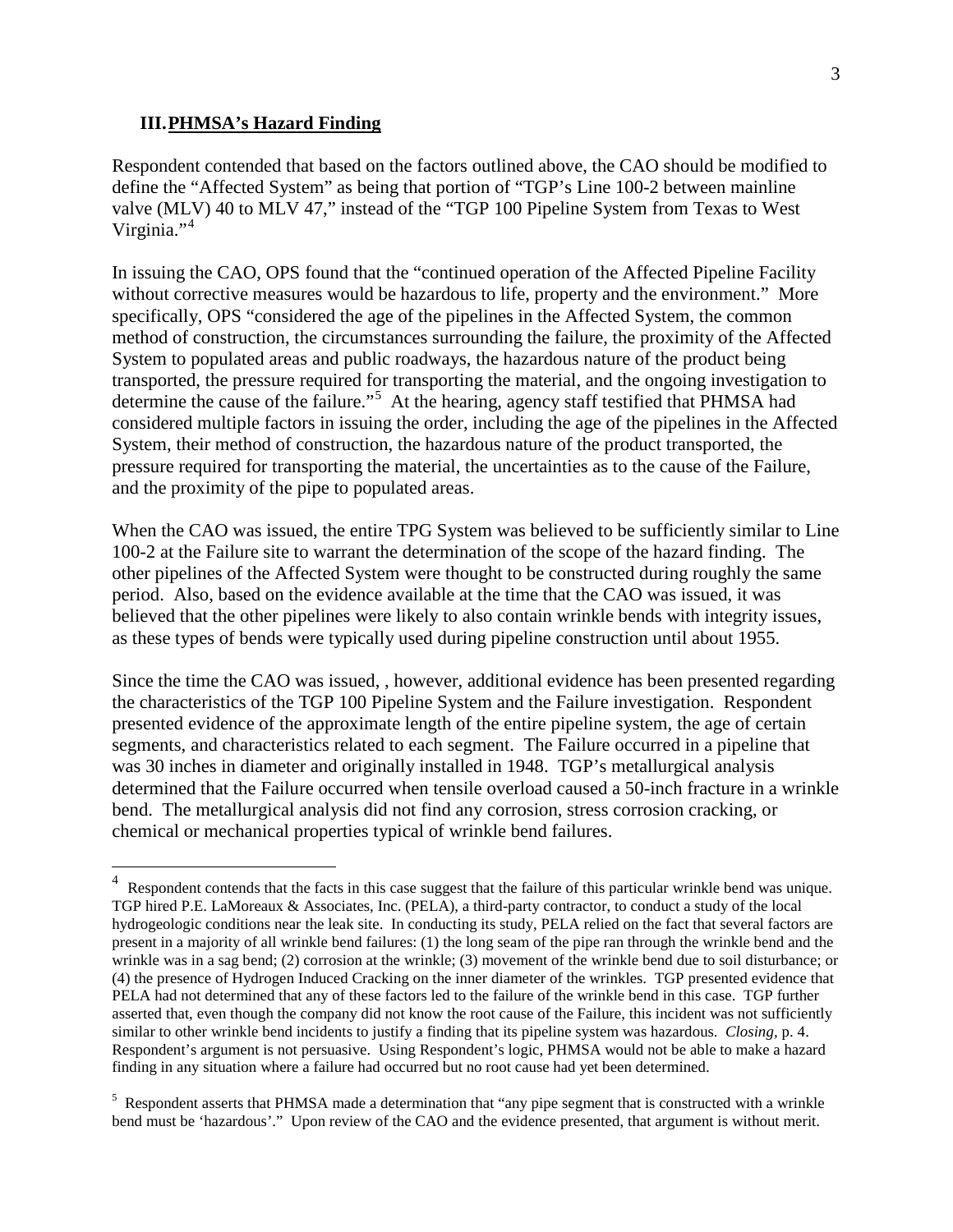Respondent explained that the TGP 100 System contained many variations, as it was built between 1944 and 1966, and that the various loops in the 100 System did not always run in the same right-of-way space, were built using different pipe materials and sizes, were manufactured by different vendors, and had been installed by various contractors using various work practices.

At the hearing, OPS indicated that based on its own investigation and information that is now available, the hazard appears to be limited to Line 100-2. Upon consideration of the evidence presented, I find that the first bullet of the Preliminary Findings and the definition of the term "Affected System" in the CAO should be modified as follows: <sup>[6](#page-4-0)</sup>

The TGP 100 Pipeline System is approximately 4,600 miles in length running from Texas to West Virginia, and consists of a looped system. Line 100-2 is the Affected System.

# **IV.Pressure Restriction in Item 2**

The CAO placed a pressure restriction on MLV 32 to MLV47, in Item 2. Respondent states that, to the extent that a pressure reduction is necessary, it should be limited to that portion of the line running from MLV 40 to MLV 41. The company argued that the pressure restriction in Item 2 of the CAO was too broad and went far beyond what was necessary to protect the public. Respondent contended that the abnormal pressure restriction could have adverse effects on TGP's ability to meet commercial and human needs during the winter heating, and summer cooling seasons.

OPS has considered this argument and believes that while it has merit, the limitation requested by Respondent does not. OPS has proposed that the pressure restrictions should apply to TGP's Line 100-2 from MLV 40 to MLV 47, focusing on this portion of the line as the primary portion of the system that suffered the Failure. This proposal is based on TGP's argument to focus the entire compliance order on this portion of the pipeline. It is also logically defined as the portion of the pipeline from the compressor station that is upstream of the incident to the compressor station that is downstream of the incident.

Accordingly, with respect to Item 2 of the CAO, I order that the pressure restriction set forth in the CAO is hereby modified to apply only to that same portion of TGP's Line 100-2 running from MLV 40 to MLV 47.

# **V. Integrity Analysis in Item 4**

The CAO required an integrity analysis on TGP's Line 100-1, 100-2, 100-3 and 100-4. Respondent indicated that it is committed to working on and developing a solid relative risk matrix to determine what factors would give rise to a reason to appropriate mitigation measures. The company proffers that it can use the data from Line 100-2 MLV 40 to MLV 47, instead of gathering data from the previously defined affected system, TGP's Line 100-1, 100-2, 100-3, and

<span id="page-4-0"></span> $\frac{1}{6}$  $6\text{ The CAO made a preliminary finding that "[the TGP 100 Pipeline System is approximately 1400 miles in length,}$ running from Texas to West Virginia, and consists of a looped system that includes Lines 100-1, 100-2, 100-3, and 100-4 (Affected System)." *CAO*, p. 1. Respondent has indicated that the TGP 100 Pipeline System is actually 4600 miles.